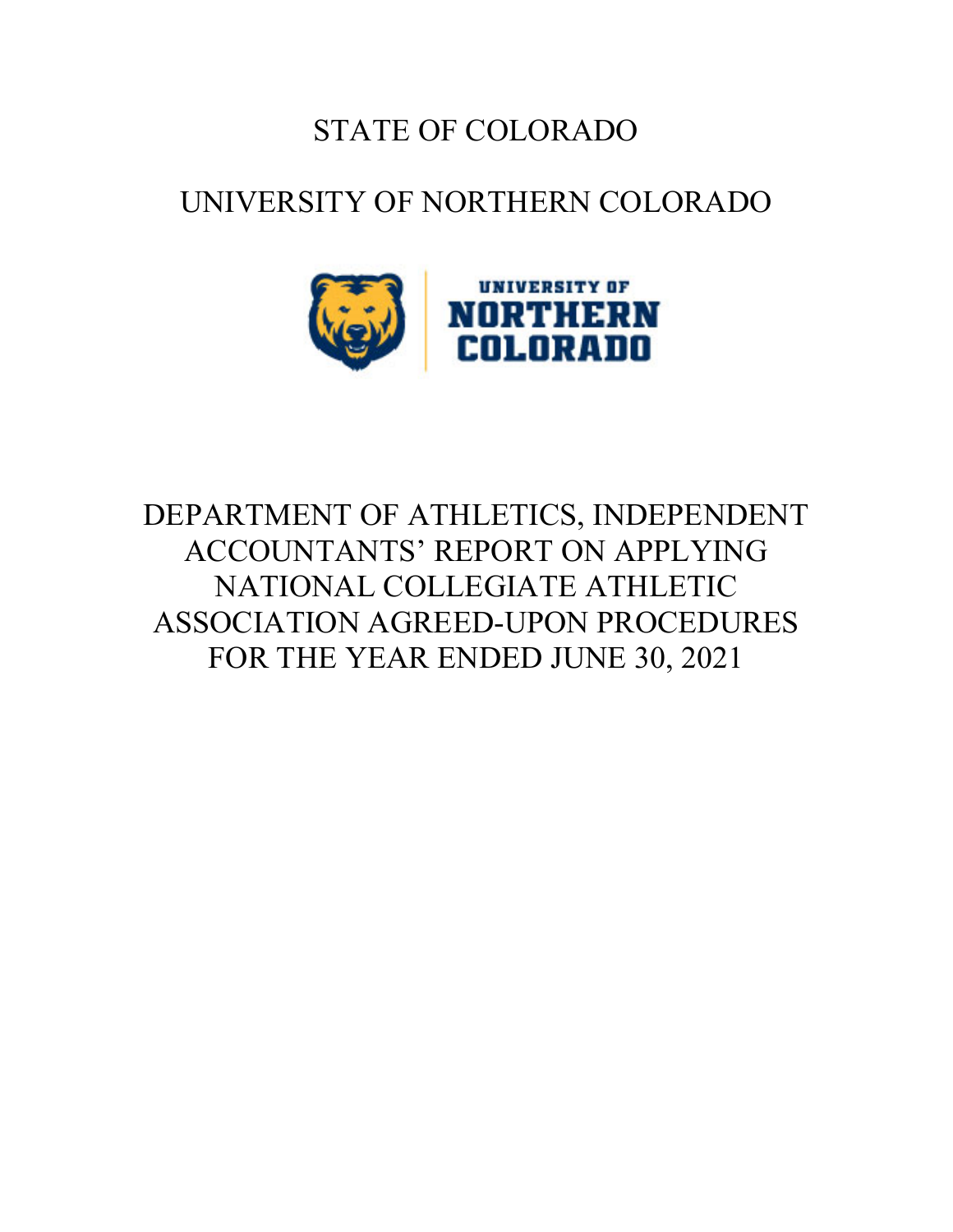# LEGISLATIVE AUDIT COMMITTEE

Representative Dafna Michaelson Jenet Senator Jim Smallwood Chair **Chair** Vice Chair Representative Rod Bockenfeld Representative Dylan Roberts Senator Julie Gonzales Senator Robert Rodriguez Representative Colin Larson Senator Rob Woodward

# OFFICE OF THE STATE AUDITOR

Kerri L. Hunter State Auditor Marisa Edwards **Deputy State Auditor** Rachel Tipton **Contract Monitor** RubinBrown, LLP Contractor

> A BOUND REPORT MAY BE OBTAINED BY CALLING THE OFFICE OF THE STATE AUDITOR **303.869.2800**

PLEASE REFER TO REPORT NUMBER 2037F-B WHEN REQUESTING THIS REPORT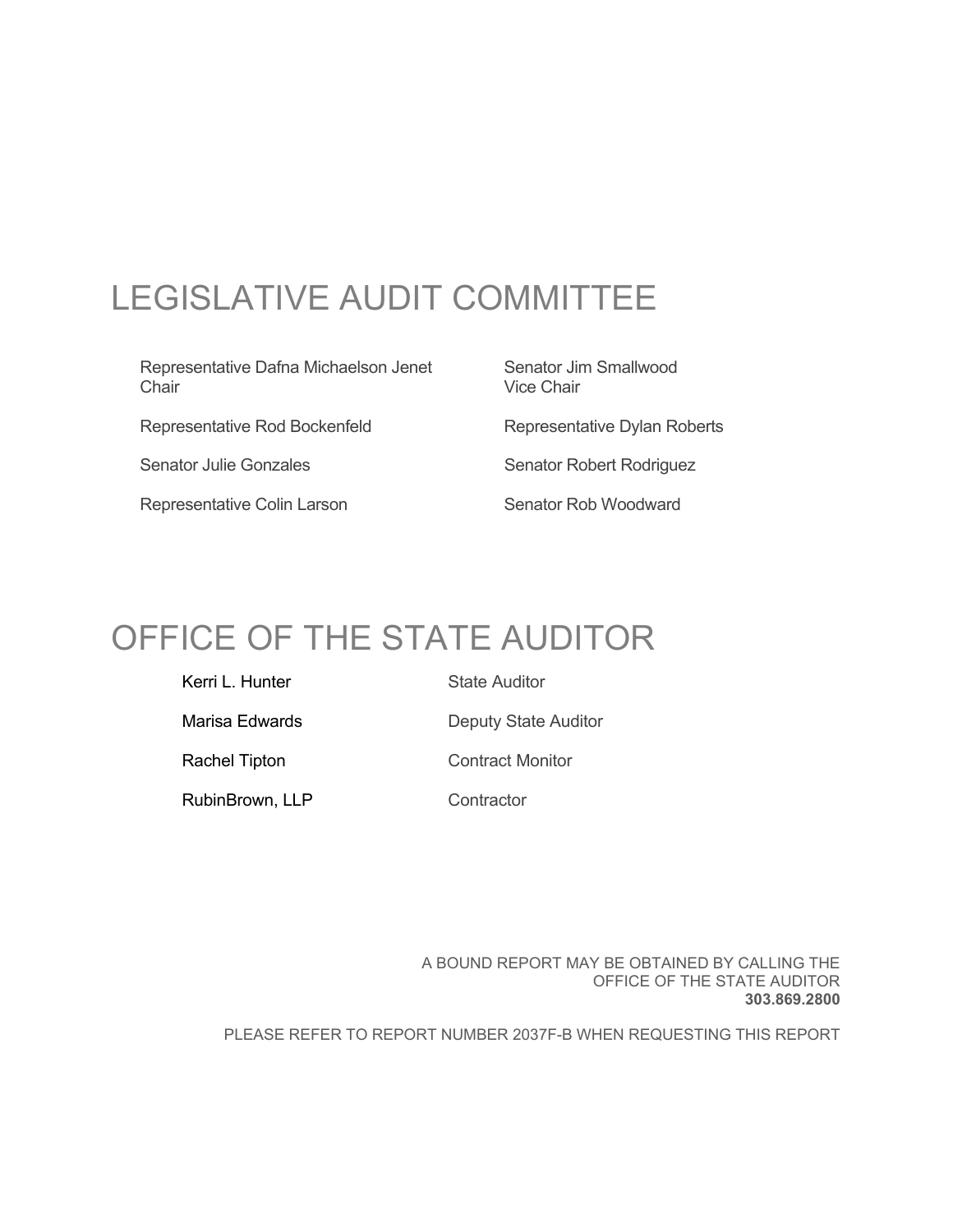

1900 16th Street Suite 300 Denver, CO 80202 T: 303.698.1883 E: info@rubinbrown.com www.RubinBrown.com

CERTIFIED PUBLIC ACCOUNTANTS & BUSINESS CONSULTANTS

## **Independent Accountants' Report On Application Of Agreed-Upon Procedures**

Members of the Legislative Audit Committee University of Northern Colorado President Andrew Feinstein Greeley, Colorado

We have performed the procedures enumerated below on the accompanying University of Northern Colorado (the University) Intercollegiate Athletics Department Statement of Revenues and Expenses (the Statement) as stipulated in the National Collegiate Athletic Association (the NCAA) Bylaw 3.2.4.17 for the year ended June 30, 2021. The University's management is responsible for the aforementioned Statement and related NCAA compliance requirements.

The Office of the State Auditor and University have agreed to and acknowledged that the procedures performed are appropriate to meet the intended purpose of assisting the University in evaluating whether the Statement is in compliance with the NCAA Bylaw 3.2.4.17 for the year ended June 30, 2021. This report may not be suitable for any other purpose. The procedures performed may not address all the items of interest to a user of this report and may not meet the needs of all users of this report, and as such, users are responsible for determining whether the procedures are appropriate for their purposes.

The procedures and the associated findings are as follows:

#### **General Procedures**

## *1. Agreement To General Ledger And Supporting Detail*

We obtained the Statement for the year ended June 30, 2021, as prepared by management. For all line items on the Statement greater than 4.0% (of either revenues or expenses), we recalculated the addition of the amounts on the Statement, compared amounts on the Statement to management's supporting documentation and compared the amounts on management's schedules to the general ledger and the audited financial statements of the University.

#### *Findings:*

No exceptions were found as a result of applying these procedures.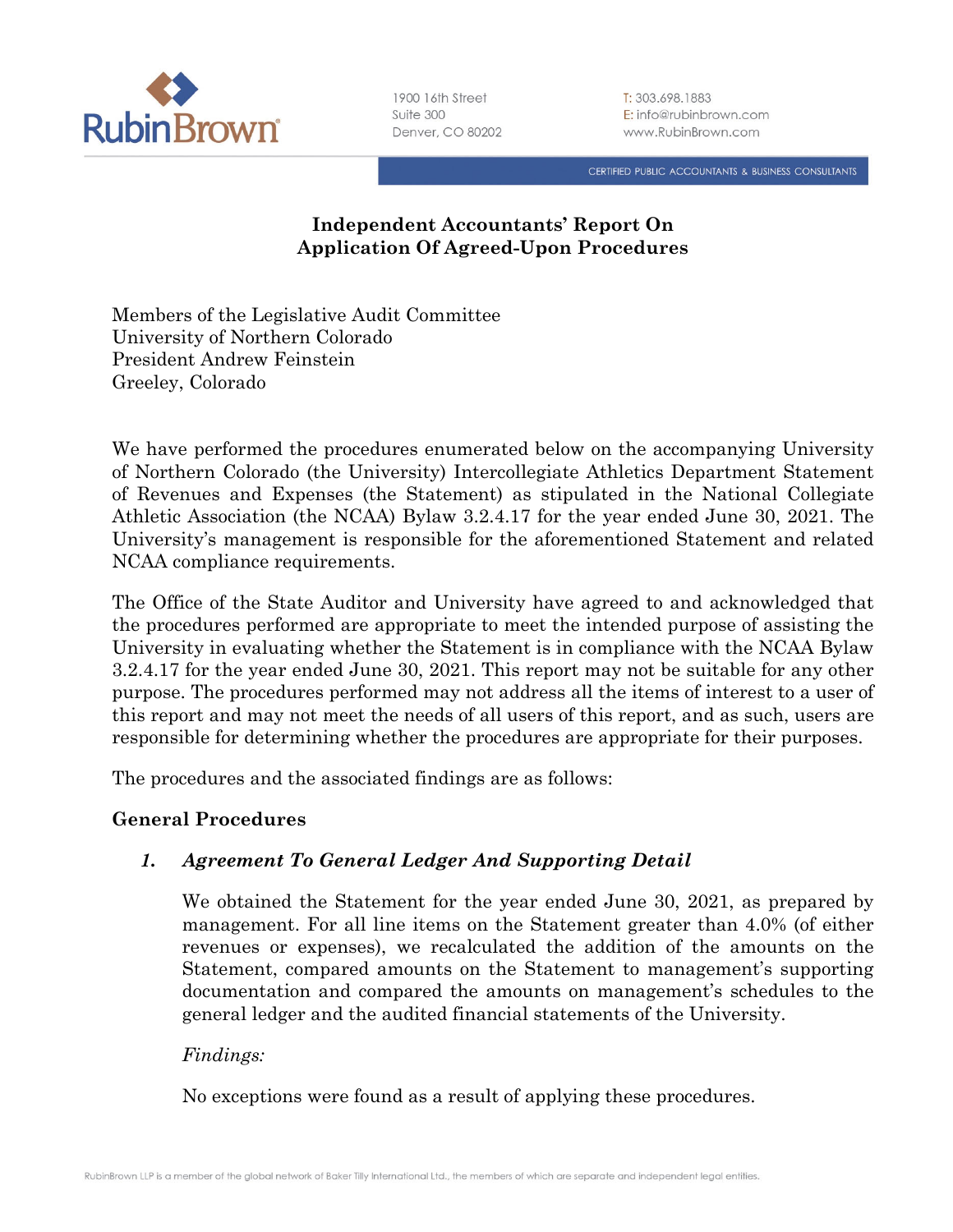#### *2. Comparison Of Actual To Budget*

We compared Fiscal Year 2021 actual revenues and expenses to budgeted revenues and expenses. We obtained management's explanations for each revenue and expense account over 10.0% of each respective total that yielded variations over 10.0% when compared to the budgeted amount.

#### *Findings:*

Management explained that the annual detailed budget that is published by the University is formatted and established in a fashion that correlates to the audited financial statements. As such, a comparison on the level of the revenues and expenses reported in the Statement is not available.

#### *3. Comparison Of Actual To Prior Year*

We compared Fiscal Year 2021 actual revenues and expenses to prior-year revenues and expenses. We obtained management's explanations for each revenue and expense account over 10.0% of each respective total that yielded variations over 10.0% when compared to the prior year.

#### *Findings:*

There were no fluctuations in revenues or expenses that were greater than the above noted thresholds that could not be explained by management. Management has included a narrative of significant fluctuations in the notes to the Statement.

#### *4. Sponsored Sports*

We compared and agreed the sports sponsored reported in the NCAA Membership Financial Reporting System to the squad lists of the University.

#### *Findings:*

There were no exceptions noted in the procedures performed.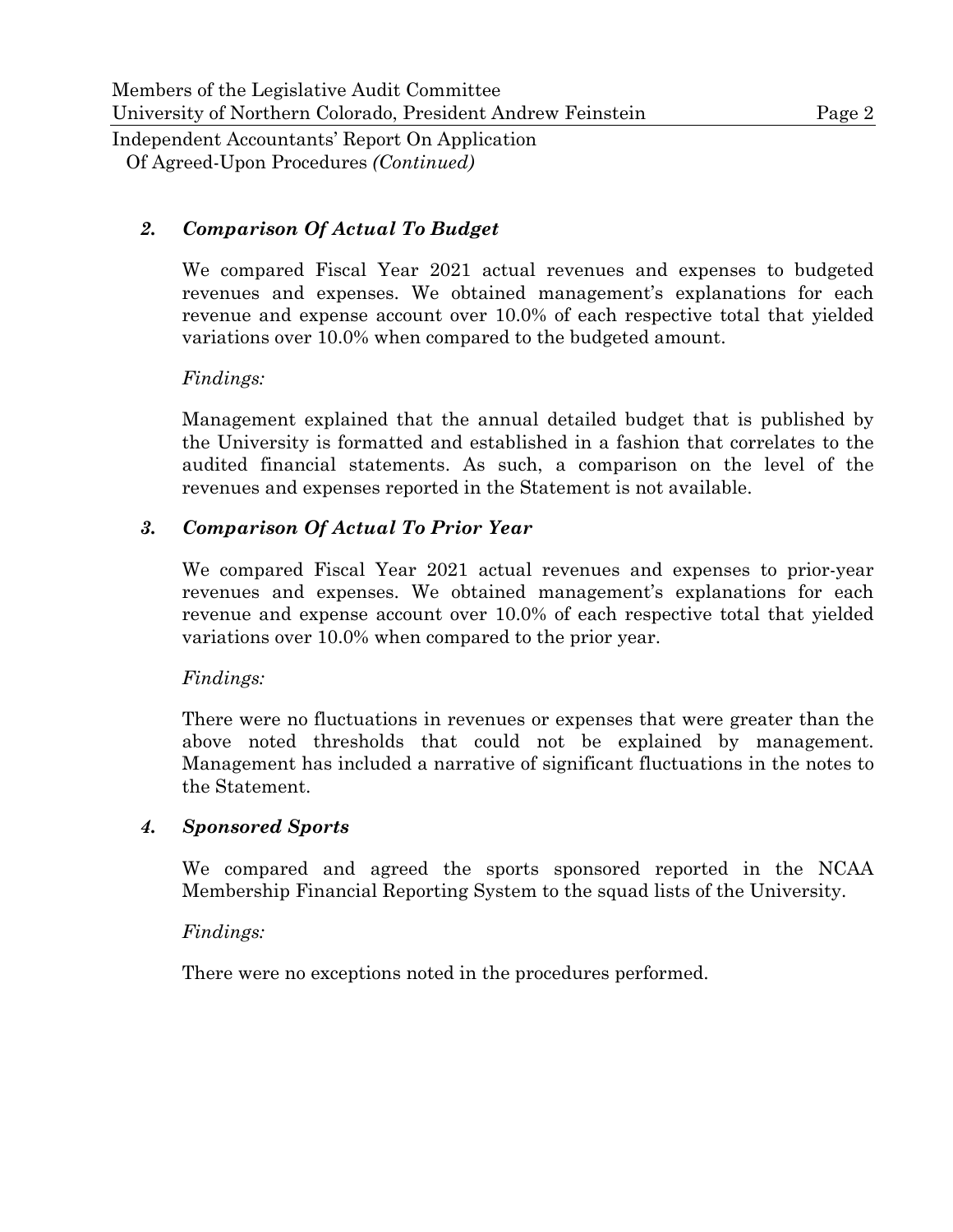#### *5. Sports Sponsorship And Demographic Forms Report*

We obtained the University's Sports Sponsorship and Demographics Forms Report for the reporting year. We confirmed that the countable sports reported by the institution meet the minimum requirements set forth in Bylaw 20.9.6.3 for the number of contests and the number of participants in each contest that are counted toward meeting the minimum contest requirement. We confirmed that the University has properly reported these sports as countable for revenue distribution purposes within the NCAA Membership Financial Reporting System.

#### *Findings:*

There were no exceptions noted in the procedures performed.

## *6. Pell Grants*

a. We agreed the total number of Division I student-athletes who, during the academic year, received a Pell Grant award (e.g., Pell Grant recipients on Full Grant-in-Aid, Pell Grant recipients on Partial Grants-in-Aid and Pell Grant recipients with no Grants-in-Aid) and the total value of these Pell Grants reported in the NCAA Membership Financial Reporting System to a report, generated out of the institution's financial aid records, of all studentathlete Pell Grants.

#### *Findings:*

There were no exceptions noted in the procedures performed.

b. We compared current-year Pell Grants to prior-year reported totals per the Membership Financial Report submission. We inquired and documented an explanation of any variance greater than +/-20 grants.

#### *Findings:*

There were no exceptions noted in the procedures performed.

#### *7. Excess Transfers To Institution And Conference Realignment Expenses*

Per discussion with management, there were no items related to this category for the year ended June 30, 2021, and as such, no procedures were performed.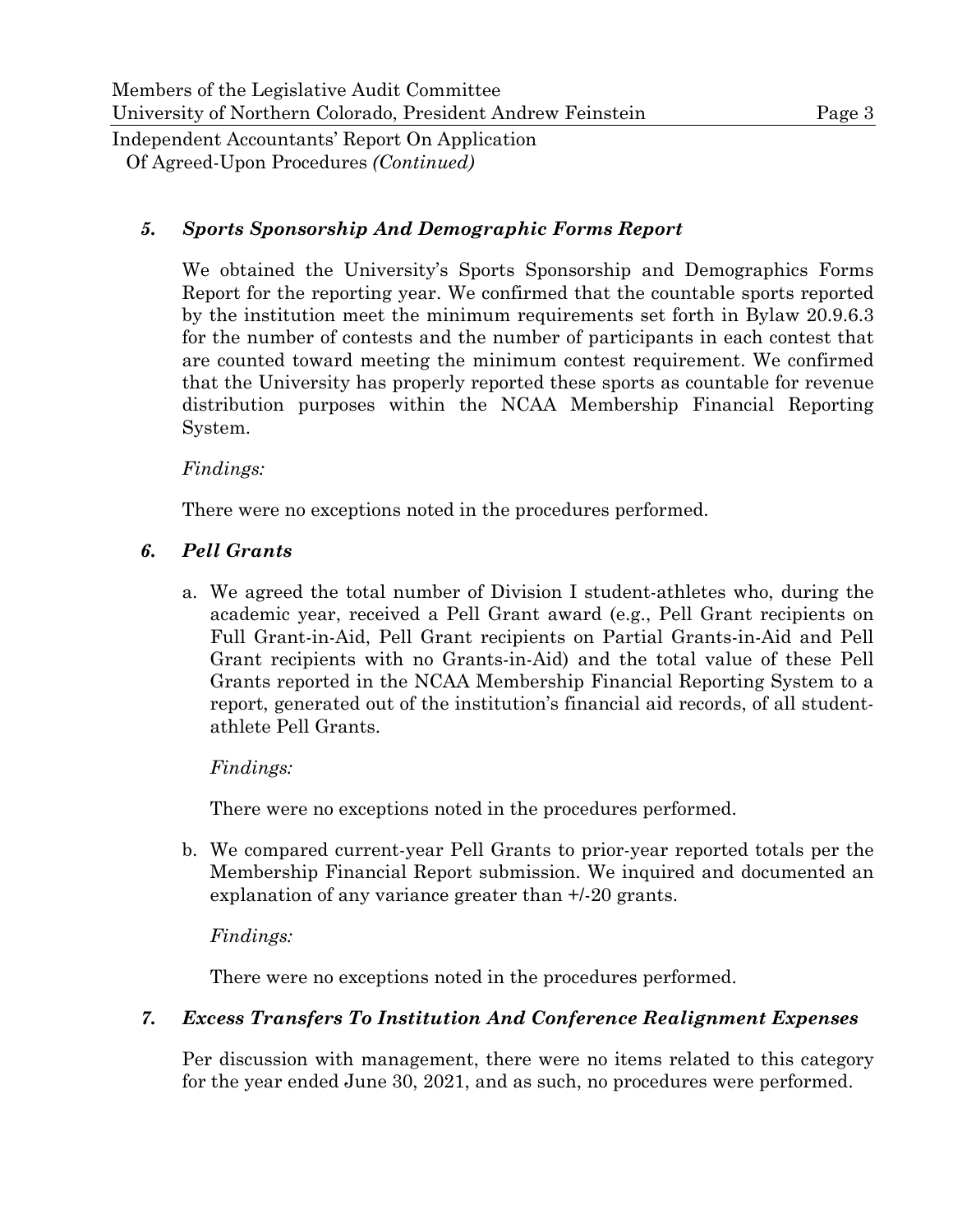## *8. Total Athletics Related Debt*

a. We obtained repayment schedules for all outstanding intercollegiate athletics debt during the reporting period. We recalculated annual maturities (consisting of principal and interest) provided in the schedules obtained.

#### *Findings:*

Per discussion with management, there is no outstanding debt specifically related to athletics as of June 30, 2021.

b. We agreed the total annual maturities and total outstanding athletic debt related to supporting documentation and the institution's general ledger, as applicable.

#### *Findings:*

Per discussion with management, there is no outstanding debt specifically related to athletics as of June 30, 2021.

#### *9. Total Institutional Debt*

We agreed the total outstanding institutional debt to supporting documentation and the institution's audited financial statements, if available, or the institution's general ledger.

#### *Findings:*

No exceptions were found as a result of applying these procedures.

#### *10. Value Of Athletics-Dedicated Endowments*

We obtained a schedule of all athletics-dedicated endowments maintained by athletics, the institution and affiliated organizations. We agreed the fair market value in the schedule(s) to supporting documentation, the general ledger(s) and audited financial statements, if available.

#### *Findings:*

No exceptions were found as a result of applying these procedures.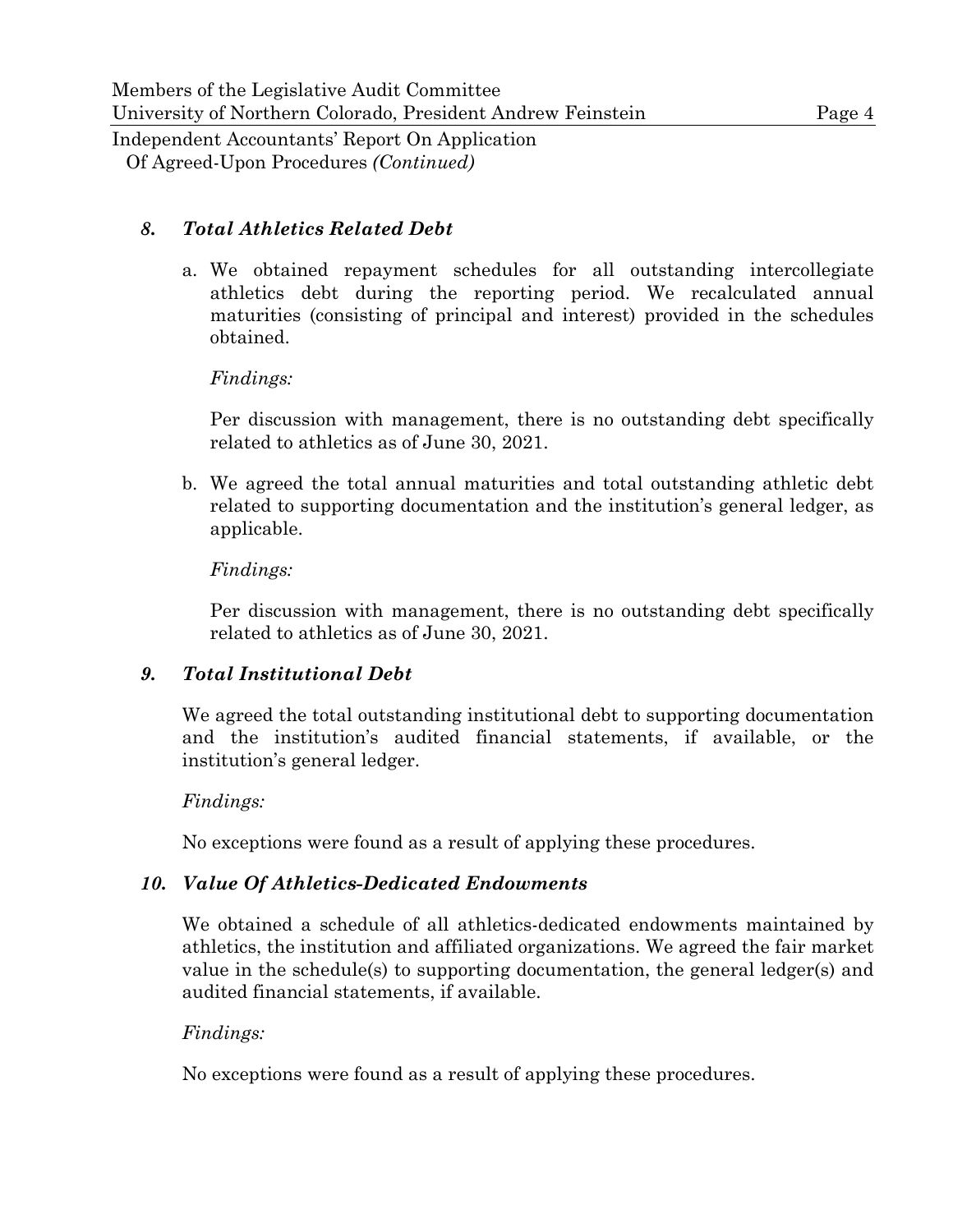## *11. Value Of Institutional Endowments*

We agreed the total fair market value of institutional endowments to supporting documentation, the institution's general ledger and/or audited financial statements, if available.

## *Findings:*

No exceptions were found as a result of applying these procedures.

## *12. Total Athletics-Related Capital Expenditures*

a. We obtained a schedule of athletics-related capital expenditures made by athletics, the institution and affiliated organizations during the reporting period.

## *Findings:*

No exceptions were found as a result of applying these procedures.

b. We obtained the general ledger detail and compared to the total expenses reported. We selected a sample of two transactions to validate existence of the transaction and accuracy of recording and recalculated the totals.

## *Findings:*

No exceptions were found as a result of applying these procedures.

## **Procedures Related To Internal Control Structure Policies And Procedures**

## *1. Internal Control Structure*

We requested a description of aspects of the University's internal control structure unique to the Intercollegiate Athletics Department directly from University management. For the individual expense and revenue transactions selected for testing below, we inspected the evidence present to document the University's internal controls.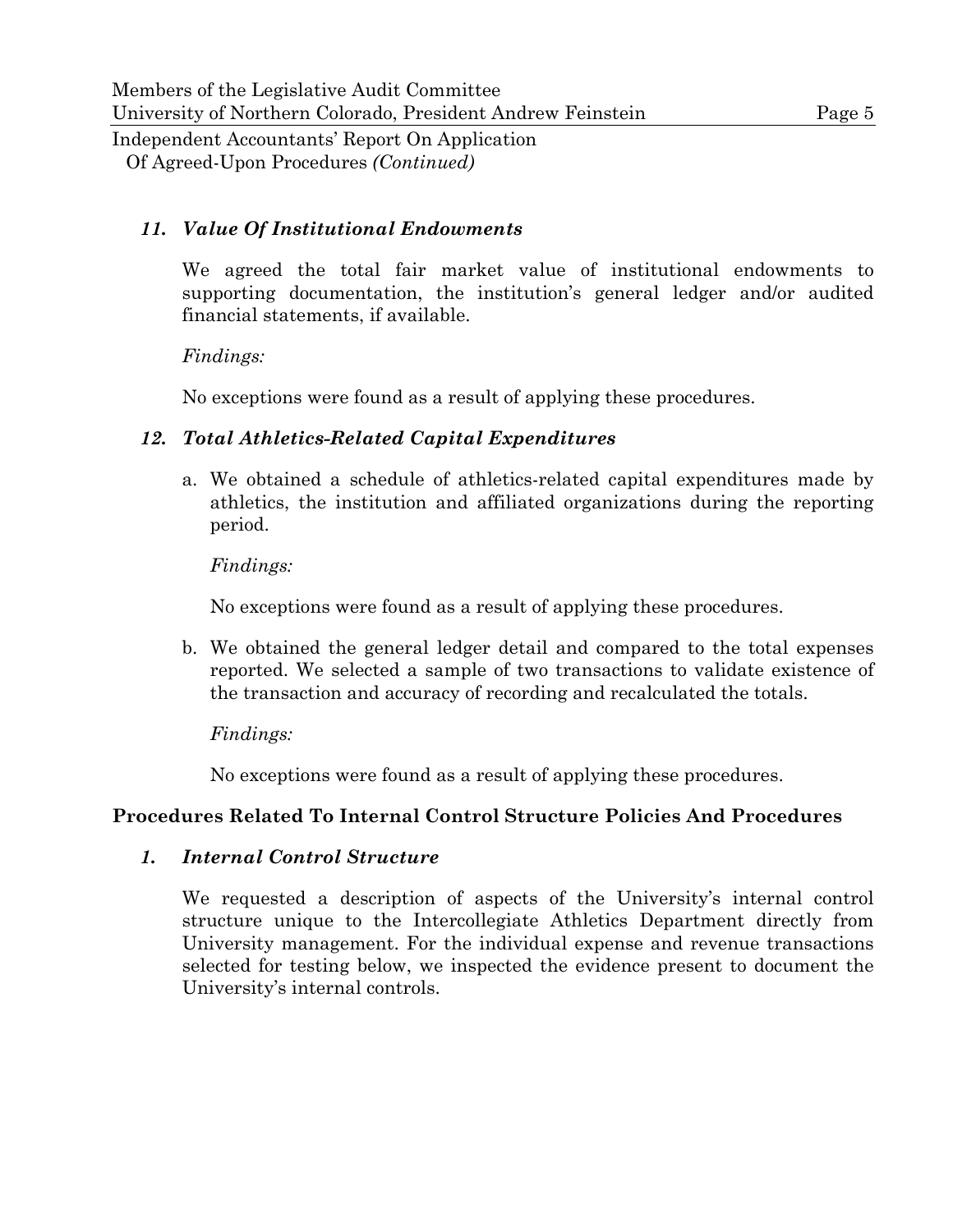#### *Findings:*

Management provided a description of aspects of the University's internal control structure unique to the Intercollegiate Athletics Department directly to us. For all sample selections for revenues and expenses below, we noted evidence of the University's internal controls in the supporting documentation provided to us.

#### **Procedures Related To Revenues**

#### *1. Ticket Sales*

This revenue category is less than 4.0% of total revenues for the University, and as such, the minimum suggested procedures published by the NCAA for this category were not performed in the current year for the University.

#### *2. Student Athletic Fees*

a. We obtained and documented an understanding of the University's methodology for allocating student fees to intercollegiate athletics programs.

#### *Findings:*

No exceptions were found as a result of applying these procedures.

b. We compared and agreed student athletic fees reported by the University to student enrollments during the current period and recalculated the totals. If the athletics department is reporting that an allocation of student fees should be countable as generated revenue, we recalculated the totals of their methodology for supporting that they are able to count each sport. We also tied the calculation to supporting documents such as seat manifests, ticket sales reports and student fee totals.

#### *Findings:*

The University does not charge a specific fee for athletics directly to the students (and thereby, does not consider it countable revenue), but rather allocates a portion of the total University-wide student fee to athletics and other activities as approved by the University's Board of Trustees on an annual basis.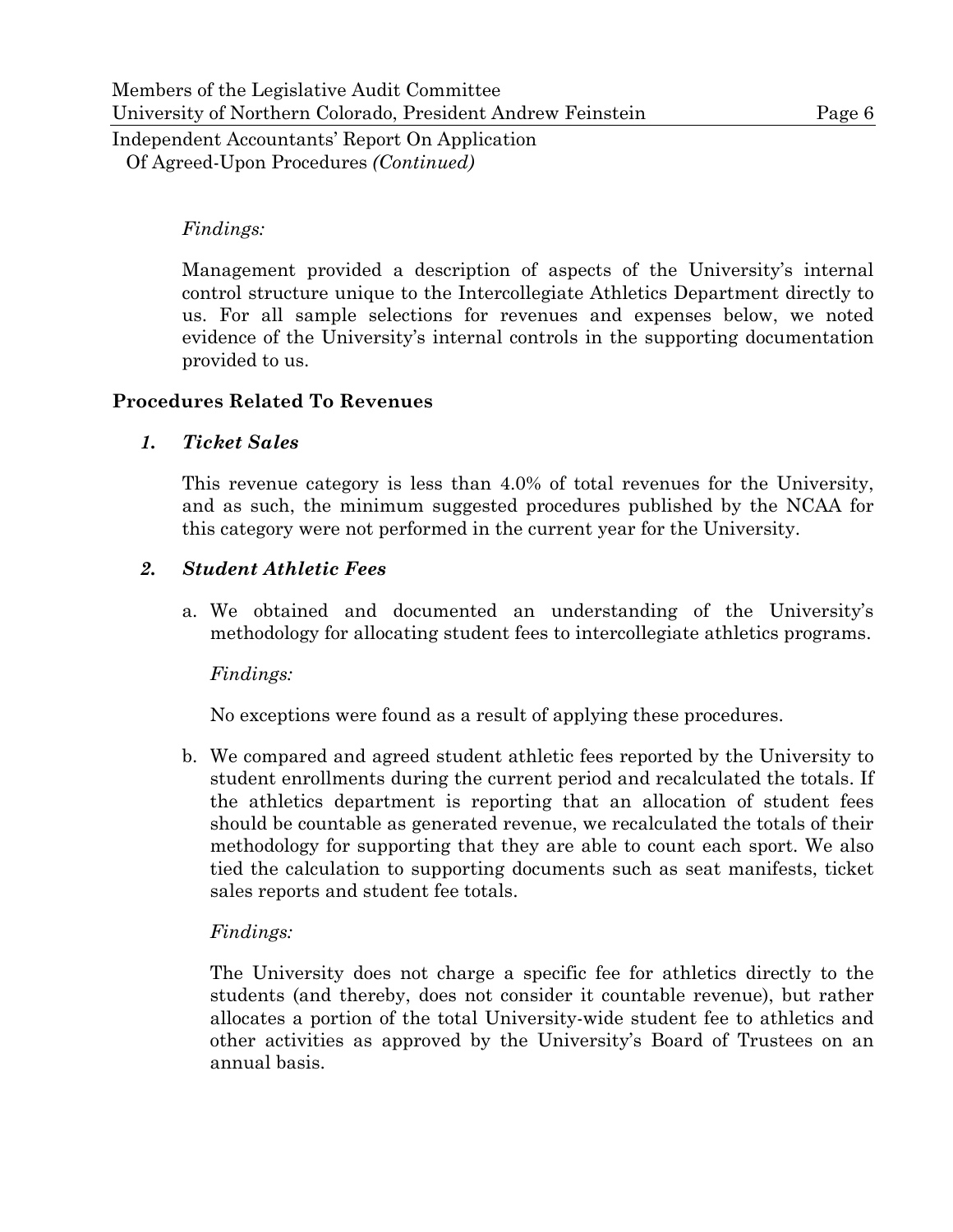#### *3. Direct State Or Other Government Support*

This revenue category is less than 4.0% of total revenues for the University, and as such, the minimum suggested procedures published by the NCAA for this category were not performed in the current year for the University.

#### *4. Direct Institutional Support*

a. We obtained and inspected supporting detail of direct institutional support revenue (specifically, the internal budgeting information). We recalculated the total direct institutional support revenue recorded in the detail listing and compared and agreed to amounts recorded on the general ledger and on the Statement.

#### *Findings:*

No exceptions were found as a result of applying these procedures.

b. For three selected transactions, we vouched the amount recorded by the University as direct institutional support to supporting documentation.

*Findings:* 

No exceptions were found as a result of applying these procedures.

#### *5. Transfers Back To Institution*

This revenue category is less than 4.0% of total revenues for the University, and as such, the minimum suggested procedures published by the NCAA for this category were not performed in the current year for the University.

#### *6. Indirect Institutional Support*

This revenue category is less than 4.0% of total revenues for the University, and as such, the minimum suggested procedures published by the NCAA for this category were not performed in the current year for the University.

#### *7. Guarantees*

This revenue category is less than 4.0% of total revenues for the University, and as such, the minimum suggested procedures published by the NCAA for this category were not performed in the current year for the University.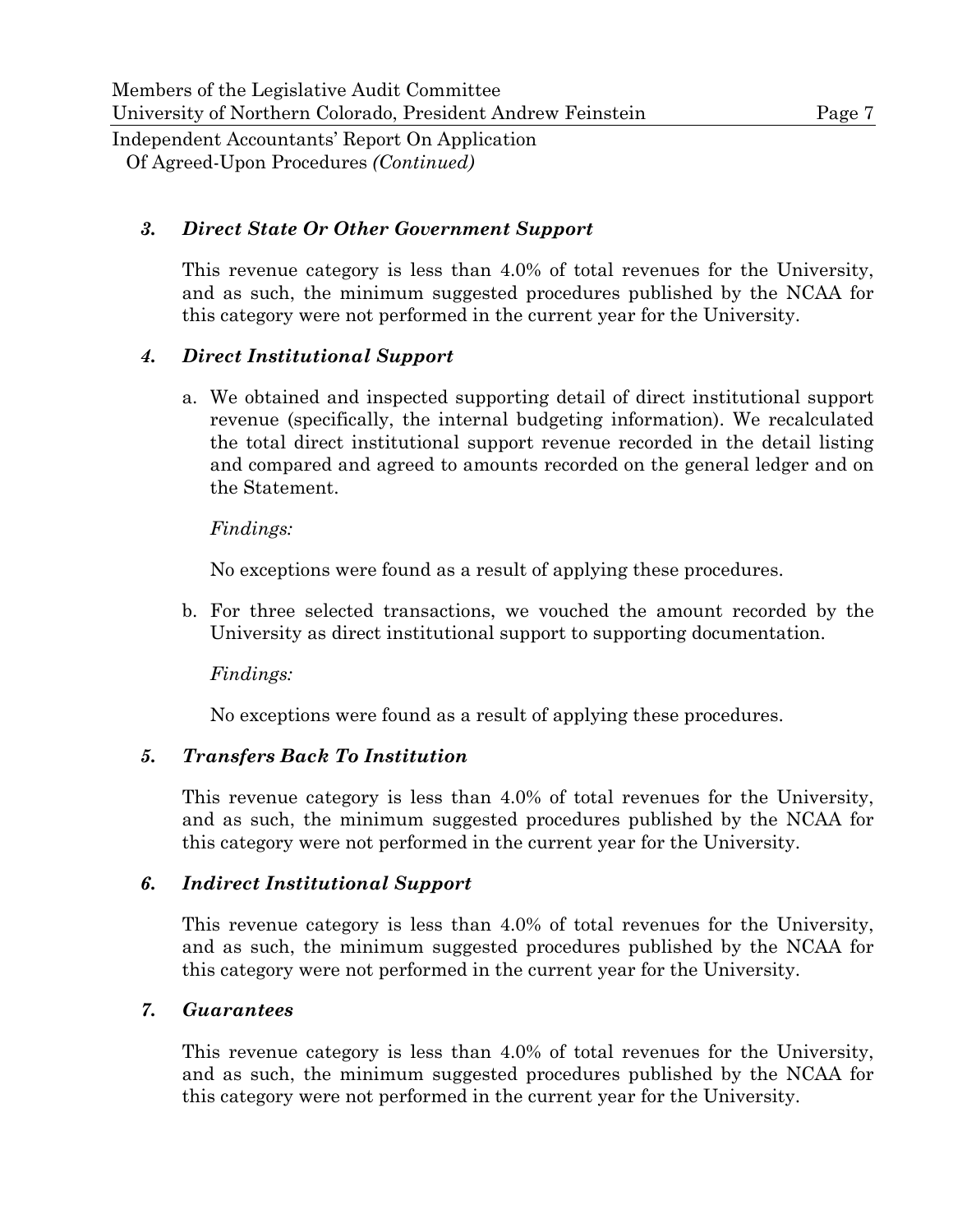#### *8. Contributions*

a. We obtained and inspected supporting detail of contributions revenue. We recalculated the total contributions revenue recorded in the detail listing and compared and agreed to amounts recorded on the general ledger and on the Statement.

#### *Findings:*

No exceptions were found as a result of applying these procedures.

b. For any contributions of moneys, goods or services received directly by the program from any affiliated organization or individual that constituted 10 percent or more in aggregate for the reporting year of all contributions received, obtained and reviewed supporting documentation and recalculated totals.

#### *Findings:*

No exceptions were found as a result of applying these procedures.

#### *9. In-Kind*

This revenue category is less than 4.0% of total revenues for the University, and as such, the minimum suggested procedures published by the NCAA for this category were not performed in the current year for the University.

#### *10. Compensation And Benefits Provided By A Third Party*

This revenue category is less than 4.0% of total revenues for the University, and as such, the minimum suggested procedures published by the NCAA for this category were not performed in the current year for the University.

#### *11. Media Rights*

This revenue category is less than 4.0% of total revenues for the University, and as such, the minimum suggested procedures published by the NCAA for this category were not performed in the current year for the University.

#### *12. NCAA Distributions*

This revenue category is less than 4.0% of total revenues for the University, and as such, the minimum suggested procedures published by the NCAA for this category were not performed in the current year for the University.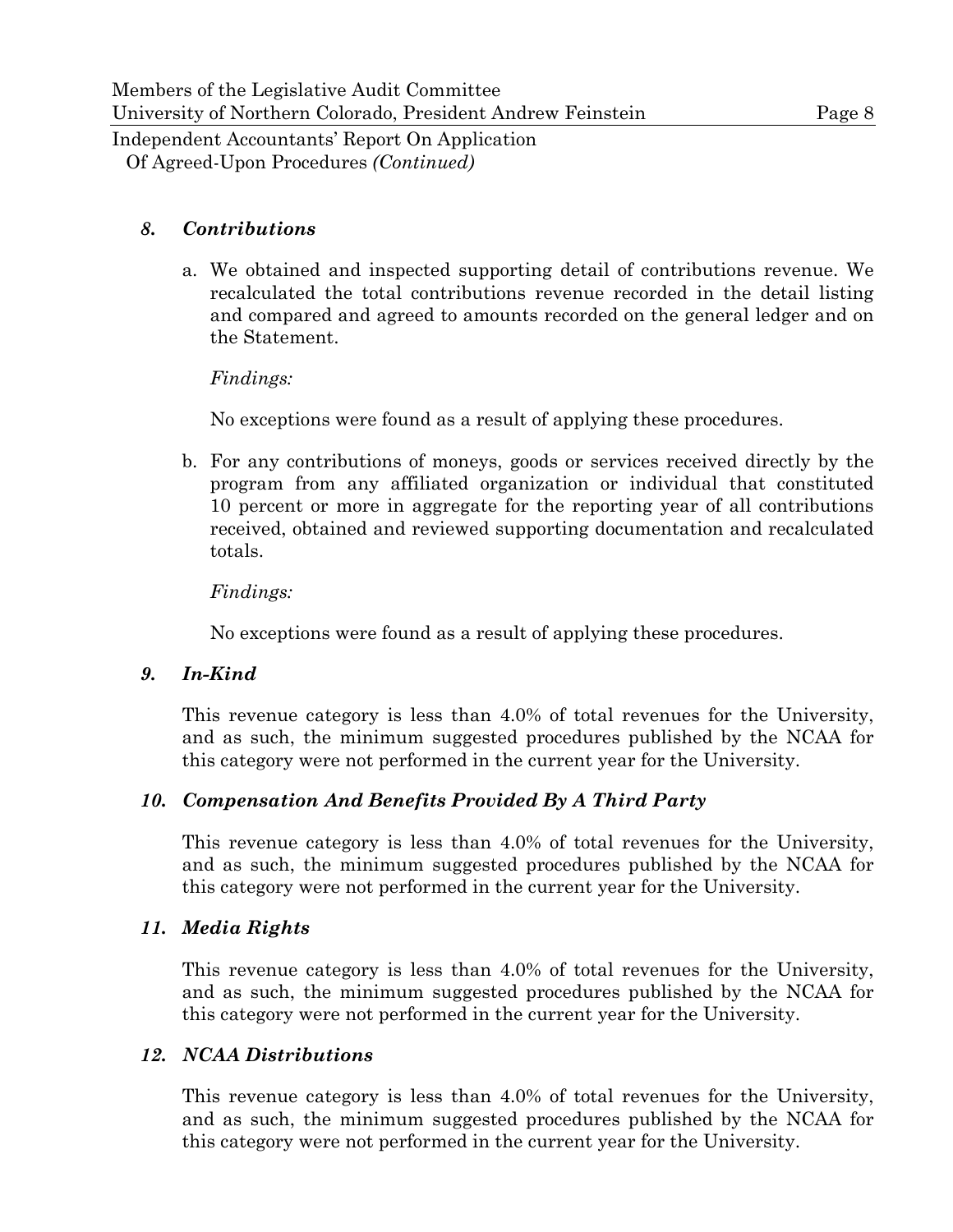#### *13. Conference Distributions (Nonmedia And Nonbowl)*

This revenue category is less than 4.0% of total revenues for the University, and as such, the minimum suggested procedures published by the NCAA for this category were not performed in the current year for the University.

#### *14. Program Sales, Concessions, Novelty Sales And Parking*

This revenue category is less than 4.0% of total revenues for the University, and as such, the minimum suggested procedures published by the NCAA for this category were not performed in the current year for the University.

#### *15. Royalties, Licensing, Advertisements And Sponsorships*

This revenue category is less than 4.0% of total revenues for the University, and as such, the minimum suggested procedures published by the NCAA for this category were not performed in the current year for the University.

#### *16. Sports Camp Revenues*

This revenue category is less than 4.0% of total revenues for the University, and as such, the minimum suggested procedures published by the NCAA for this category were not performed in the current year for the University.

#### *17. Athletics Restricted Endowment And Investments Income*

This revenue category is less than 4.0% of total revenues for the University, and as such, the minimum suggested procedures published by the NCAA for this category were not performed in the current year for the University.

#### *18. Other Operating Revenues*

This revenue category is less than 4.0% of total revenues for the University, and as such, the minimum suggested procedures published by the NCAA for this category were not performed in the current year for the University.

#### *19. Bowl Revenues*

This revenue category is less than 4.0% of total revenues for the University, and as such, the minimum suggested procedures published by the NCAA for this category were not performed in the current year for the University.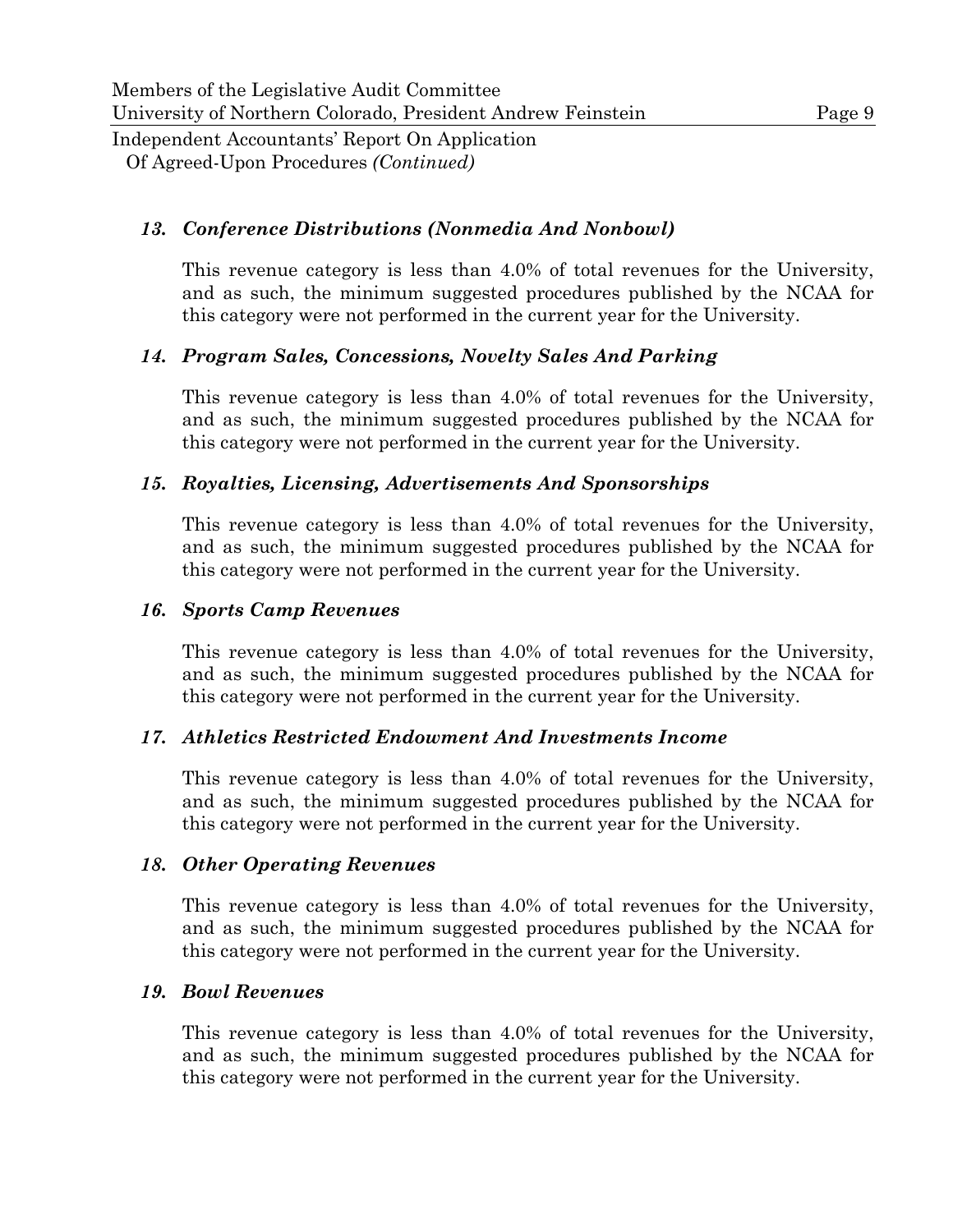#### **Procedures Related To Expenses**

#### *1. Athletic Student Aid*

We selected a sample of students who received athletic student aid. The sample of 29 students selected by us covered 10.0% of the student athletes receiving financial aid and 11.09% of the athletic student aid expense that was reported by the University on the Statement for the year ended June 30, 2021. We obtained individual student account detail and compared the total aid allocated from the student's award letter to the student's accounts as well as the amounts posted to the NCAA's Compliance Assistant software. We also performed a check of each student selected to confirm that their information (using the criteria stipulated in step 31 of the 2020 - 2021 NCAA minimum agreed-upon procedures) was reported accurately to the NCAA and recalculated totals for each sport and overall.

#### *Findings:*

No exceptions were found as a result of applying these procedures.

#### *2. Guarantees*

This expense category is less than 4.0% of total expenses for the University, and as such, the minimum suggested procedures published by the NCAA for this category were not performed in the current year for the University.

#### *3. Coaching Salaries, Benefits And Bonuses Paid By The University And Related Entities*

We obtained a listing of coaches employed by the University during the reporting period. We compared and agreed a sample of five UNC coaching salaries, benefits and bonuses expenses (specifically two from football and women's basketball, and one from men's basketball) selected from the detail listing to information that supports the amounts paid to the individual coaches.

For the coaches selected, we compared and agreed the financial terms and conditions (including amounts as stipulated in the respective employment contracts) of each selected to the related amounts recorded by the University and reported in the Statement for the reporting period. We also obtained and inspected the payroll registers for the reporting period for each coach selected, and agreed to the amounts reported by the University in the Statement and recalculated totals.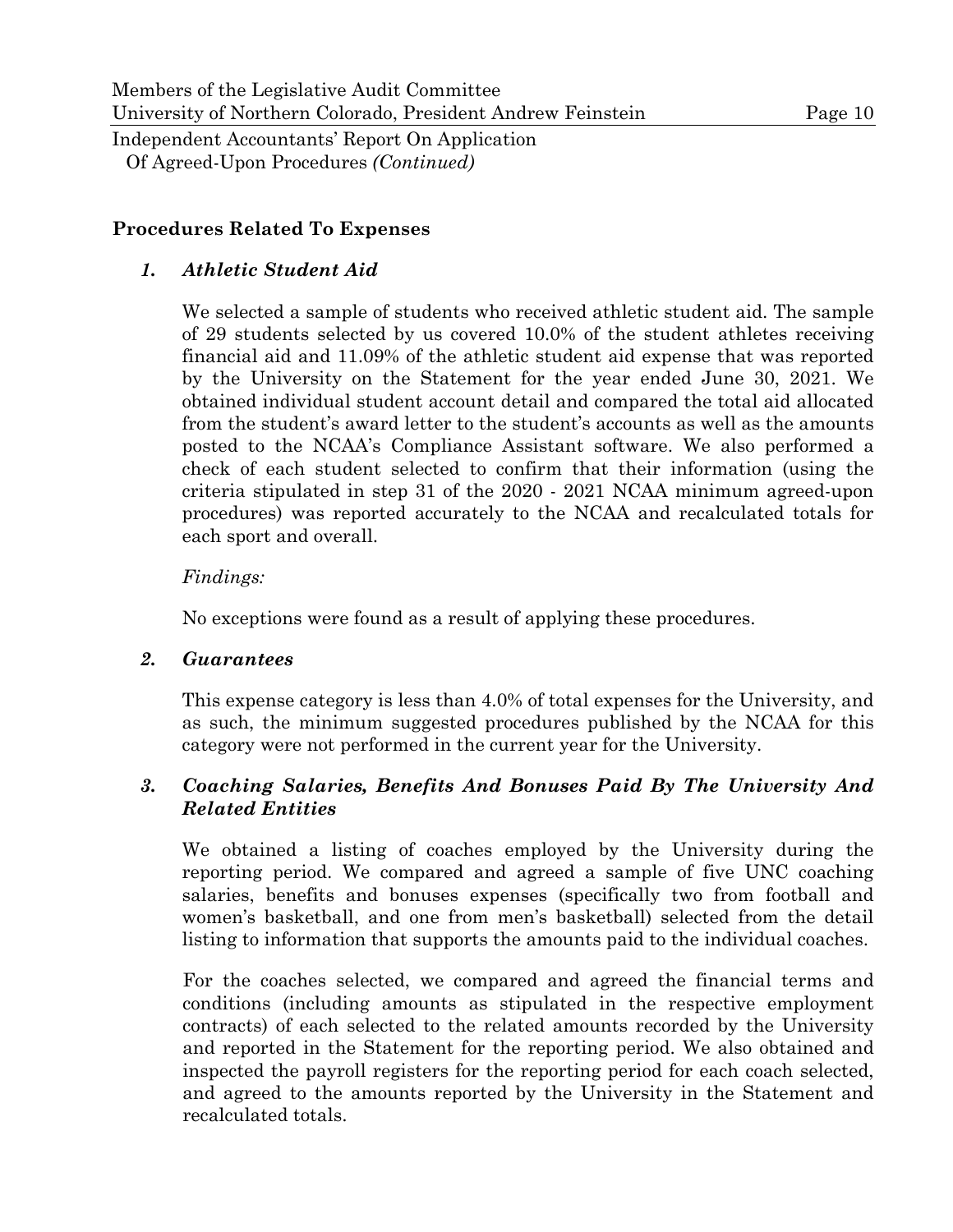#### *Findings:*

No exceptions were found as a result of applying these procedures.

#### *4. Coaching Other Compensation And Benefits Paid By A Third Party*

This expense category is less than 4.0% of total expenses for the University, and as such, the minimum suggested procedures published by the NCAA for this category were not performed in the current year for the University.

#### *5. Support Staff And Administrative Salaries, Benefits and Bonuses Paid By The University And Related Entities*

We compared and agreed a sample of five support staff salaries, benefits and bonuses expenses selected from the detail listing to information that supports the amounts paid to the individual staff.

For the staff selected, we compared and agreed the financial terms and conditions of each selected to the related amounts recorded by the University and reported in the Statement for the reporting period. We also obtained and inspected the payroll registers for the reporting period for each staff selected, and agreed to the amounts reported by the University in the Statement and recalculated totals.

#### *Findings:*

No exceptions were found as a result of applying these procedures.

#### *6. Support Staff Other Compensation And Benefits Paid By A Third Party*

This expense category is less than 4.0% of total expenses for the University, and as such, the minimum suggested procedures published by the NCAA for this category were not performed in the current year for the University.

#### *7. Severance Payments*

This expense category is less than 4.0% of total expenses for the University, and as such, the minimum suggested procedures published by the NCAA for this category were not performed in the current year for the University.

#### *8. Recruiting*

This expense category is less than 4.0% of total expenses for the University, and as such, the minimum suggested procedures published by the NCAA for this category were not performed in the current year for the University.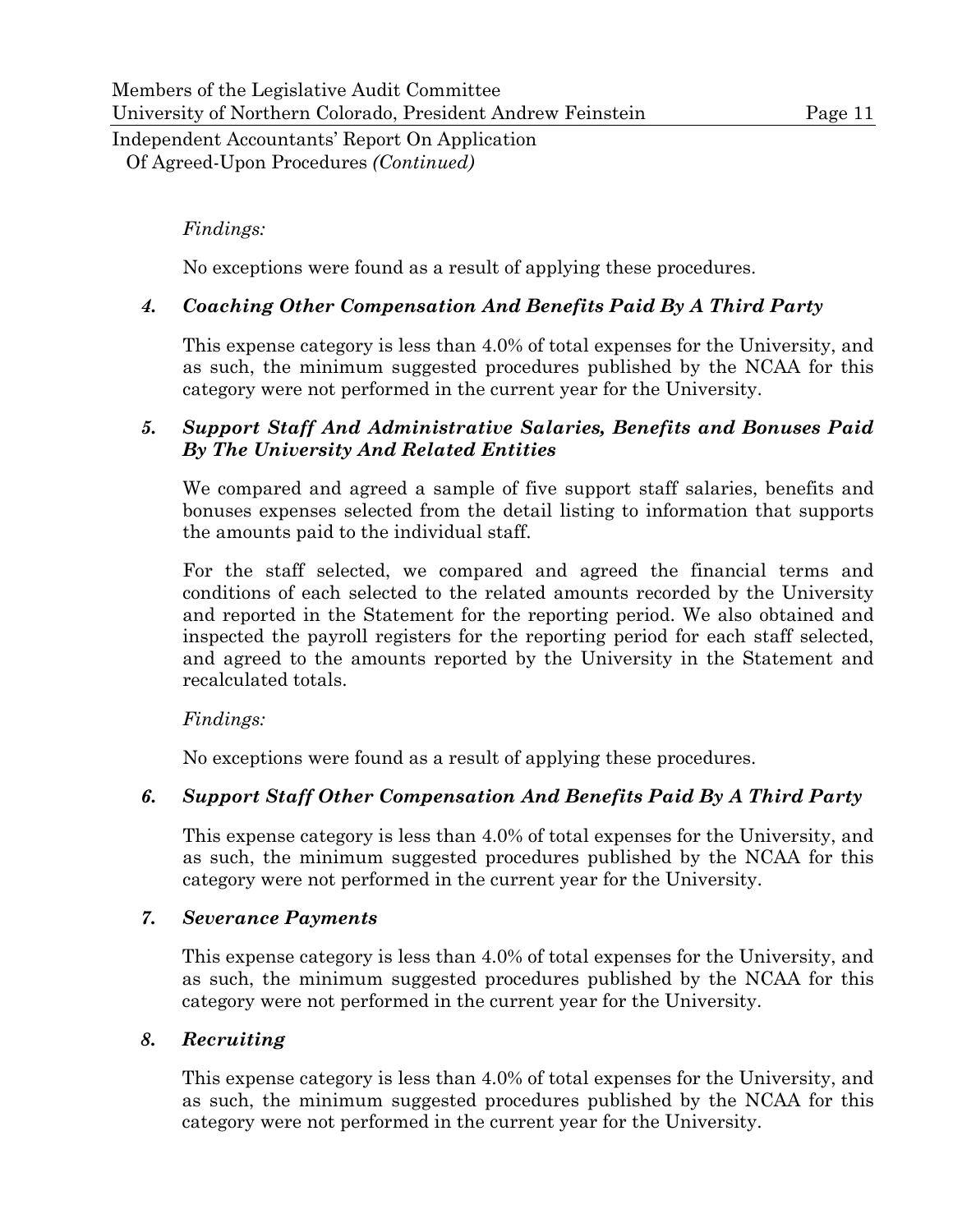#### *9. Team Travel*

a. We obtained documentation of the University's team travel expense policies and compared and agreed to the existing institutional and NCAA-related policies.

#### *Findings:*

No exceptions were found as a result of applying these procedures.

b. We obtained and inspected general ledger detail of team travel expenses and recalculated the totals. From this detail, we compared and agreed a sample of five expenses to supporting documentation.

#### *Findings:*

No exceptions were found as a result of applying these procedures.

#### *10. Equipment, Uniforms And Supplies*

a. We obtained and inspected general ledger detail of equipment, uniforms and supplies expenses and recalculated the totals. From this detail, we compared and agreed a sample of five expenses to supporting documentation.

#### *Findings:*

No exceptions were found as a result of applying these procedures.

#### *11. Game Expenses*

This expense category is less than 4.0% of total expenses for the University, and as such, the minimum suggested procedures published by the NCAA for this category were not performed in the current year for the University.

#### *12. Fundraising, Marketing And Promotion*

This expense category is less than 4.0% of total expenses for the University, and as such, the minimum suggested procedures published by the NCAA for this category were not performed in the current year for the University.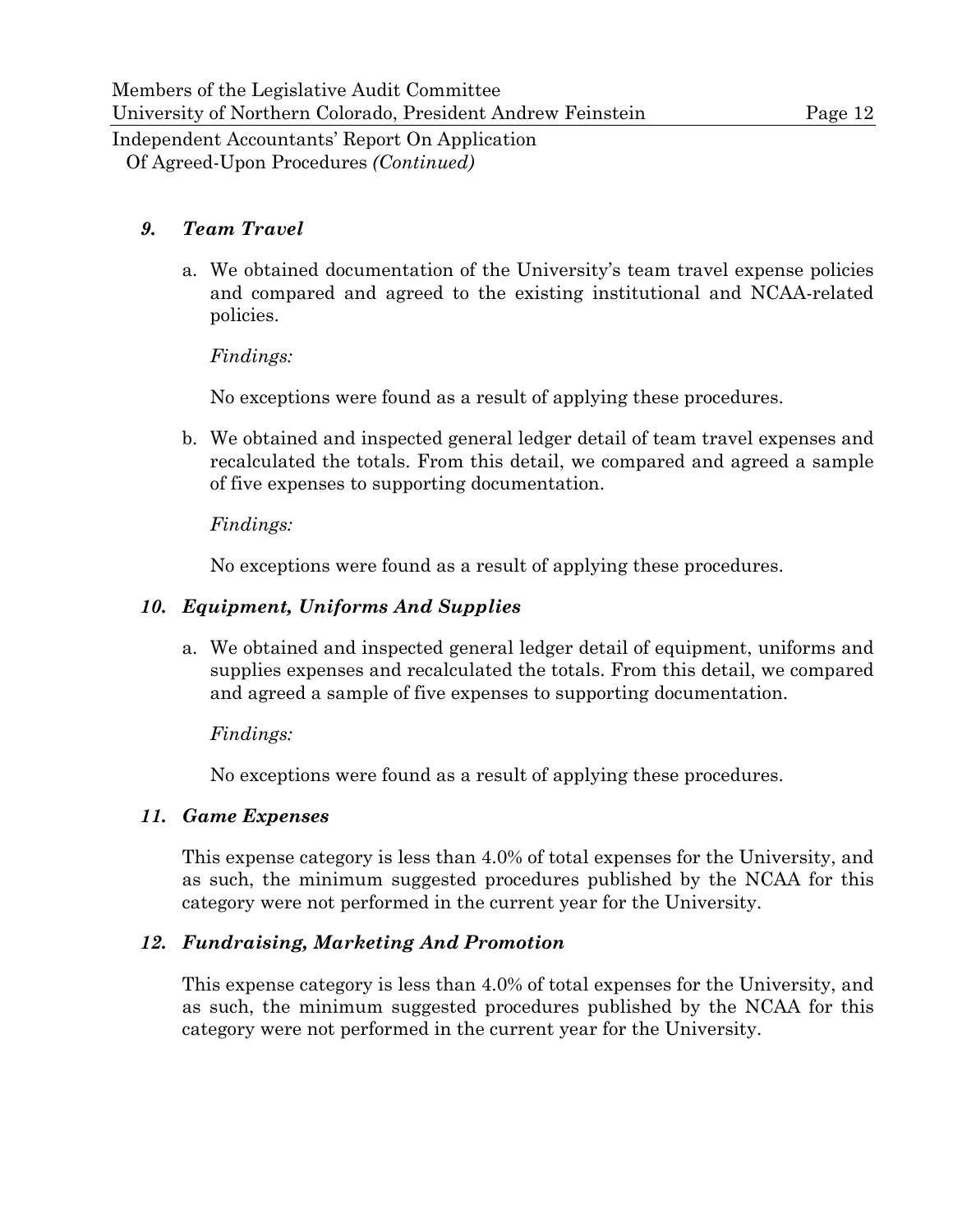#### *13. Sports Camp Expenses*

This expense category is less than 4.0% of total expenses for the University, and as such, the minimum suggested procedures published by the NCAA for this category were not performed in the current year for the University.

#### *14. Spirit Groups*

This expense category is less than 4.0% of total expenses for the University, and as such, the minimum suggested procedures published by the NCAA for this category were not performed in the current year for the University.

#### *15. Athletic Facility Debt Service, Leases And Rental Fees*

This expense category is less than 4.0% of total expenses for the University, and as such, the minimum suggested procedures published by the NCAA for this category were not performed in the current year for the University.

#### *16. Direct Overhead And Administrative Expenses*

This expense category is less than 4.0% of total expenses for the University, and as such, the minimum suggested procedures published by the NCAA for this category were not performed in the current year for the University.

#### *17. Indirect Institutional Support*

This expense category is less than 4.0% of total expenses for the University, and as such, the minimum suggested procedures published by the NCAA for this category were not performed in the current year for the University.

#### *18. Medical Expenses And Medical Insurance*

This expense category is less than 4.0% of total expenses for the University, and as such, the minimum suggested procedures published by the NCAA for this category were not performed in the current year for the University.

#### *19. Membership And Dues*

This expense category is less than 4.0% of total expenses for the University, and as such, the minimum suggested procedures published by the NCAA for this category were not performed in the current year for the University.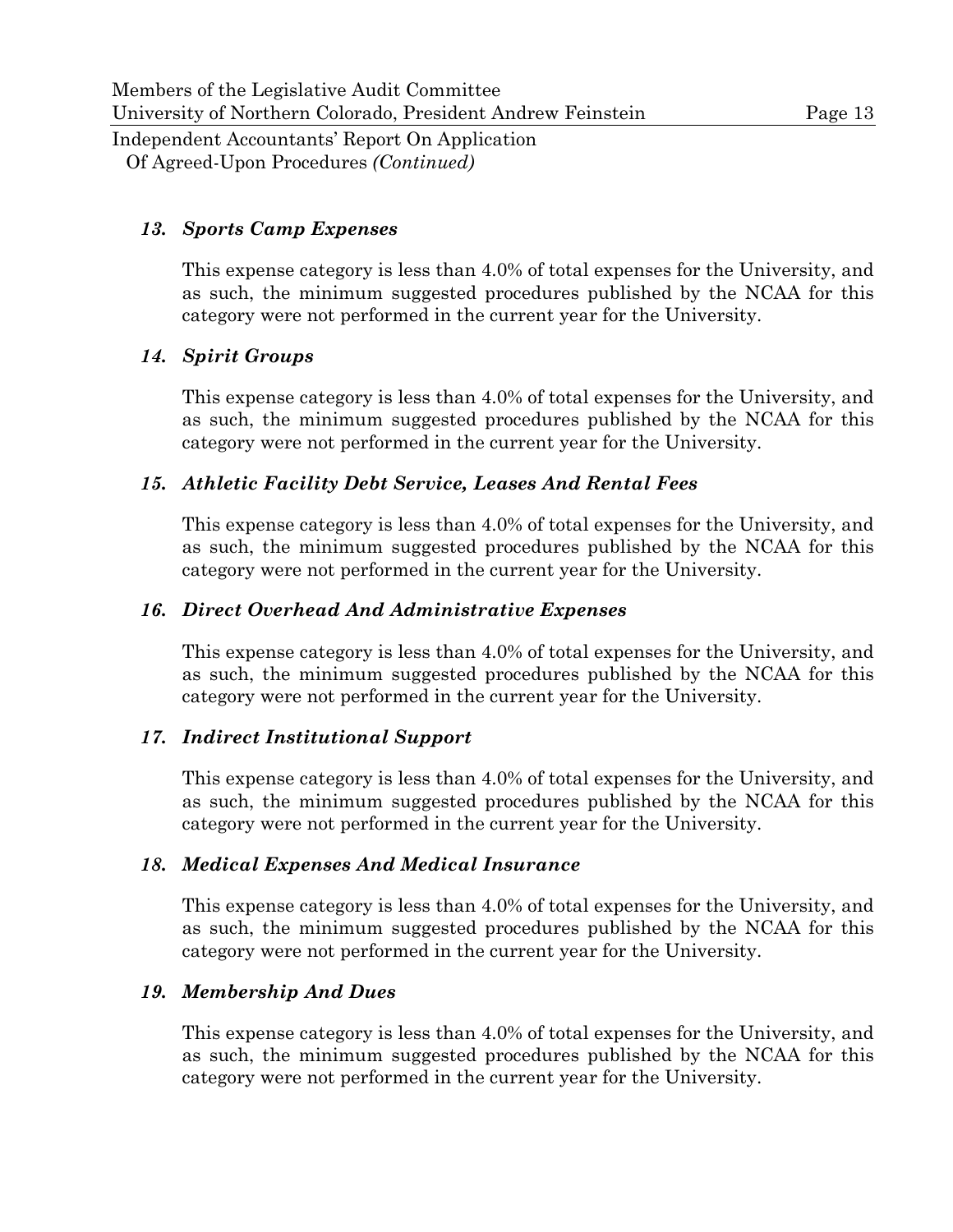#### *20. Other Operating Expenses And Transfers To Institution*

This expense category is less than 4.0% of total expenses for the University, and as such, the minimum suggested procedures published by the NCAA for this category were not performed in the current year for the University.

#### *21. Student-Athlete Meals (Nontravel)*

This expense category is less than 4.0% of total expenses for the University, and as such, the minimum suggested procedures published by the NCAA for this category were not performed in the current year for the University.

#### *22. Bowl Expenses*

This expense category is less than 4.0% of total expenses for the University, and as such, the minimum suggested procedures published by the NCAA for this category were not performed in the current year for the University.

We were engaged by the Office of the State Auditor and the University to perform this agreed-upon procedures engagement and conducted our engagement in accordance with attestation standards established by the American Institute of Certified Public Accountants. We were not engaged to and did not conduct an examination or review engagement, the objective of which would be the expression of an opinion or conclusion, respectively, on the accompanying Statement of the University for the year ended June 30, 2021, or the specified elements, accounts and items or internal control over financial reporting and compliance described above. Accordingly, we do not express such an opinion or conclusion. Had we performed additional procedures, other matters might have come to our attention that would have been reported to you.

We are required to be independent of the University and to meet our other ethical responsibilities, in accordance with the relevant ethical requirements related to our agreed-upon procedures engagement.

This report is intended solely for the information and use of the University, the Office of the State Auditor and the Legislative Audit Committee and is not intended to be, and should not be, used by anyone other than the specified parties. However, upon release by the Legislative Audit Committee, this report is a public document.

KulinBrown LLP

January 10, 2022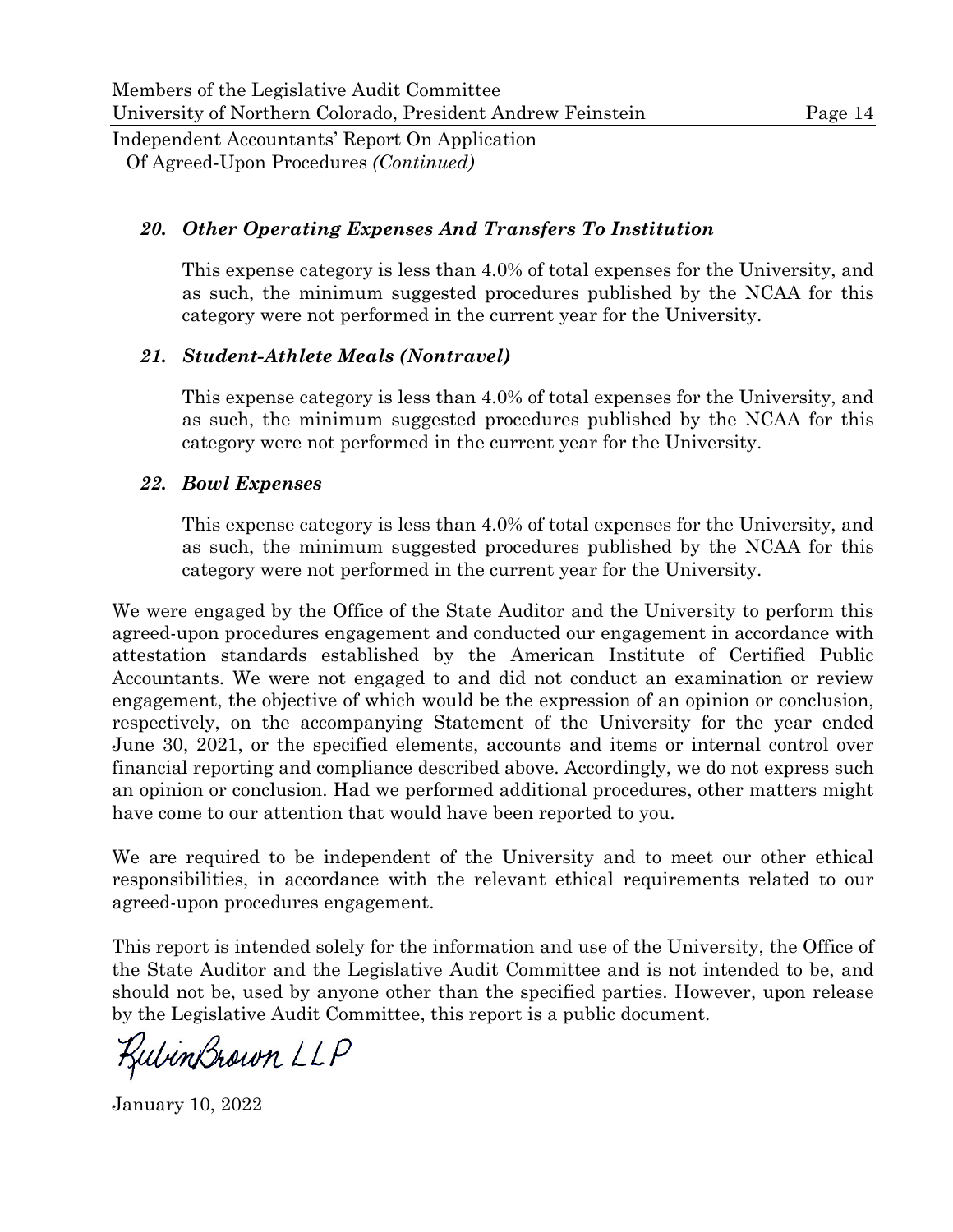## **UNIVERSITY OF NORTHERN COLORADO INTERCOLLEGIATE ATHLETICS DEPARTMENT**

#### **STATEMENT OF REVENUES AND EXPENSES For The Year Ended June 30, 2021 Page 1 Of 2**

|                                                      |           | Men's             | Women's           |       |                     | Nonprogram    |              |
|------------------------------------------------------|-----------|-------------------|-------------------|-------|---------------------|---------------|--------------|
|                                                      | Football  | <b>Basketball</b> | <b>Basketball</b> |       | <b>Other Sports</b> | Specific      | Total        |
| <b>Operating Revenues</b>                            |           |                   |                   |       |                     |               |              |
| Ticket sales                                         | \$        | \$                |                   | $\$\$ | 11,510              | $\mathbf{\$}$ | \$<br>11,510 |
| Direct state or other government support             |           |                   |                   |       |                     |               |              |
| Student athletic fees                                | 438,601   | 168,502           | 262,150           |       | 1,151,068           |               | 2,020,321    |
| Direct institutional support                         | 3,127,278 | 917,914           | 919,111           |       | 3,316,094           | 1,804,732     | 10,085,129   |
| Less - transfers to institution                      |           |                   |                   |       |                     | (327, 691)    | (327, 691)   |
| Indirect institutional support                       |           |                   |                   |       |                     | 543,093       | 543,093      |
| Indirect institutional support - athletic facilities |           |                   |                   |       |                     |               |              |
| debt service, lease and rental fees                  |           |                   |                   |       |                     |               |              |
| Guarantees                                           |           | 42,500            | 22,500            |       | 4,000               |               | 69,000       |
| Contributions                                        | 69,000    | 77,320            | 32,724            |       | 289,964             | 167,176       | 636,184      |
| In-kind                                              | 18,996    | 19,263            | 7,752             |       | 23,634              | 550,298       | 619,943      |
| Compensation and benefits provided by a              |           |                   |                   |       |                     |               |              |
| third party                                          |           |                   |                   |       |                     |               |              |
| Media rights                                         | 2,756     | 807               | 152               |       | 39                  | 13,229        | 16,983       |
| NCAA distributions                                   |           |                   |                   |       |                     | 517,975       | 517,975      |
| Conference distributions (nonmedia and nonbowl)      |           |                   |                   |       |                     | 332,175       | 332,175      |
| Program sales, concessions, novelty sales            |           |                   |                   |       |                     |               |              |
| and parking                                          | 20        |                   |                   |       |                     |               | 20           |
| Royalties, licensing, advertisements and             |           |                   |                   |       |                     |               |              |
| sponsorships                                         |           |                   |                   |       |                     | 345,980       | 345,980      |
| Sports camps revenues                                |           |                   |                   |       |                     |               |              |
| Athletic restricted endowment and investments        |           |                   |                   |       |                     |               |              |
| income                                               | 40,389    | 5,439             | 2,168             |       | 94,493              |               | 142,489      |
| Other operating revenues                             | 66,575    | 52,544            | 12,722            |       | 385,292             | 45,294        | 562,427      |
| <b>Bowl</b> revenues                                 |           |                   |                   |       |                     |               |              |
| <b>Total Operating Revenues</b>                      | 3,763,615 | 1,284,289         | 1,259,279         |       | 5,276,094           | 3,992,261     | 15,575,538   |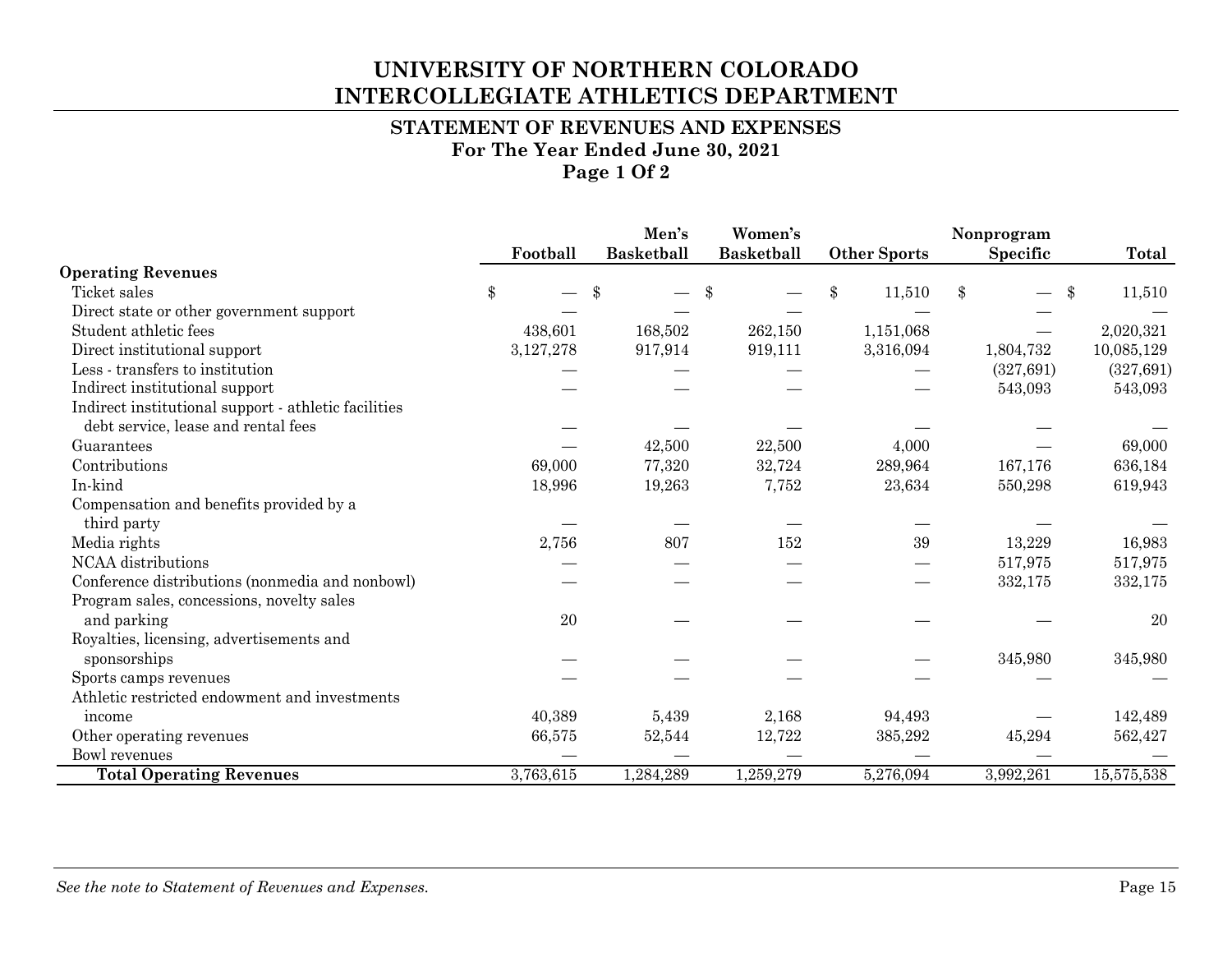## **UNIVERSITY OF NORTHERN COLORADO INTERCOLLEGIATE ATHLETICS DEPARTMENT**

#### **STATEMENT OF REVENUES AND EXPENSES For The Year Ended June 30, 2021 Page 2 Of 2**

|                                                          |           |       | Men's             |  | Women's           |  |                     | Nonprogram           |  |            |  |
|----------------------------------------------------------|-----------|-------|-------------------|--|-------------------|--|---------------------|----------------------|--|------------|--|
|                                                          | Football  |       | <b>Basketball</b> |  | <b>Basketball</b> |  | <b>Other Sports</b> | Specific             |  | Total      |  |
| <b>Expenditures</b>                                      |           |       |                   |  |                   |  |                     |                      |  |            |  |
| Athletic student aid                                     | 2,092,238 | $\$\$ | 431,836 \$        |  | 491,230           |  | 2,603,656           | \$                   |  | 5,618,960  |  |
| Guarantees                                               | 35,000    |       | 6,000             |  |                   |  | 2,513               |                      |  | 43,513     |  |
| Coaching salaries, benefits and bonuses paid             |           |       |                   |  |                   |  |                     |                      |  |            |  |
| by the University and related entities                   | 1,066,484 |       | 484,425           |  | 451,492           |  | 1,565,541           |                      |  | 3,567,942  |  |
| Coaching other compensation and benefits paid            |           |       |                   |  |                   |  |                     |                      |  |            |  |
| by a third party                                         |           |       |                   |  |                   |  |                     |                      |  |            |  |
| Support staff and administrative salaries, benefits      |           |       |                   |  |                   |  |                     |                      |  |            |  |
| and bonuses paid by the University and related           |           |       |                   |  |                   |  |                     |                      |  |            |  |
| entities                                                 | 123,423   |       | 80,154            |  | 50,562            |  | 54,767              | 2,350,527            |  | 2,659,433  |  |
| Support staff other compensation and benefits            |           |       |                   |  |                   |  |                     |                      |  |            |  |
| paid by a third party                                    |           |       |                   |  |                   |  |                     |                      |  |            |  |
| Severance payments                                       |           |       |                   |  |                   |  |                     |                      |  |            |  |
| Recruiting                                               | 594       |       | 3,841             |  | 7,204             |  | 14,394              | 13,250               |  | 39,283     |  |
| Team travel                                              | 48,866    |       | 184,863           |  | 185,760           |  | 689,261             | 5,748                |  | 1,114,498  |  |
| Equipment, uniforms and supplies                         | 283,776   |       | 56,418            |  | 44,061            |  | 238,212             | 332,350              |  | 954,817    |  |
| Game expenses                                            | 2,502     |       | 3,388             |  | 3,887             |  | 45,393              | 250,870              |  | 306,040    |  |
| Fundraising, marketing and promotion                     |           |       |                   |  |                   |  | 296                 | 164,544              |  | 164,840    |  |
| Sports camp expenses                                     |           |       |                   |  |                   |  | 45                  | (281)                |  | (236)      |  |
| Spirit groups                                            |           |       |                   |  |                   |  |                     |                      |  |            |  |
| Athletic facilities, debt service leases and rental fees |           |       |                   |  |                   |  |                     |                      |  |            |  |
| Direct overhead and administrative expenses              | 51,533    |       | 5,837             |  | 3,506             |  | 25,363              | 97,274               |  | 183,513    |  |
| Indirect institutional support                           |           |       |                   |  |                   |  |                     | 543,093              |  | 543,093    |  |
| Medical expenses and medical insurance                   |           |       |                   |  |                   |  |                     | 212,303              |  | 212,303    |  |
| Membership and dues                                      | 5,000     |       | 16,299            |  | 1,482             |  | 29,131              | 151,061              |  | 202,973    |  |
| Student-athlete meals (nontravel)                        | 17,439    |       | 3,638             |  | 4,763             |  | 8,768               | 11,946               |  | 46,554     |  |
| Other operating expenses and transfers to institution    | 36,760    |       | 7,590             |  | 15,332            |  | 24,081              | 437,225              |  | 520,988    |  |
| Bowl expenses                                            |           |       |                   |  |                   |  |                     |                      |  |            |  |
| <b>Total Operating Expenditures</b>                      | 3,763,615 |       | 1,284,289         |  | 1,259,279         |  | 5,301,421           | 4,569,910            |  | 16,178,514 |  |
|                                                          |           |       |                   |  |                   |  |                     |                      |  |            |  |
| Total athletics related capital expenditures             |           |       |                   |  |                   |  | (25, 327)           | 160,956              |  | 135,629    |  |
| <b>Total Expenditures</b>                                | 3,763,615 |       | 1.284.289         |  | 1,259,279         |  | 5,276,094           | 4,730,866            |  | 16,314,143 |  |
| <b>Excess Of Revenues Over Expenditures</b>              | \$        | \$    |                   |  |                   |  |                     | \$<br>$(738,605)$ \$ |  | (738, 605) |  |

*See the note to Statement of Revenues and Expenses.* Page 16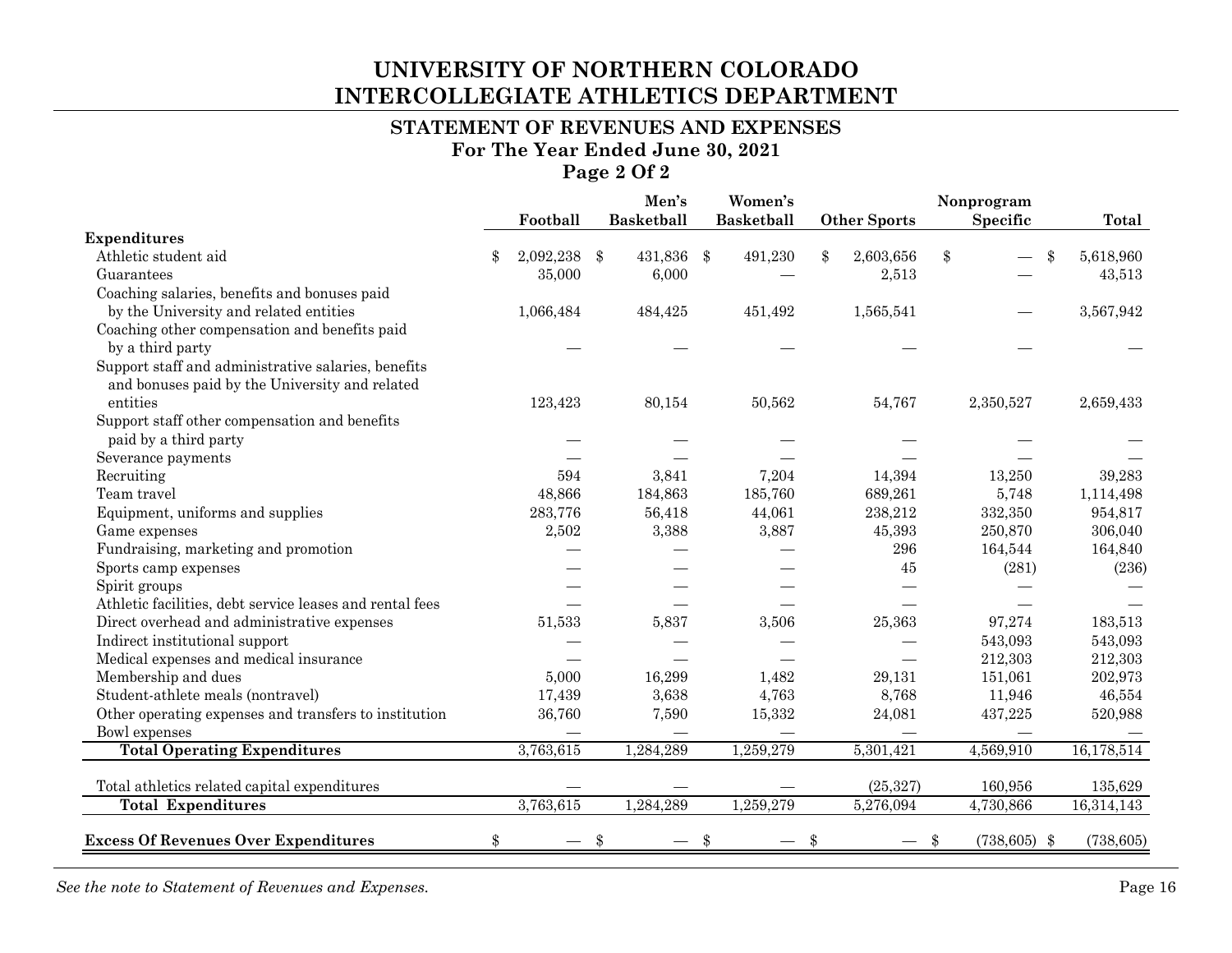## **UNIVERSITY OF NORTHERN COLORADO INTERCOLLEGIATE ATHLETICS DEPARTMENT**

**NOTE TO STATEMENT OF REVENUES AND EXPENSES For The Year Ended June 30, 2021** 

## **1. Note To Statement Of Revenues And Expenses (Unaudited)**

#### **Basis Of Presentation**

The Statement of Revenues and Expenses (the Statement) of the Intercollegiate Athletics Department of the University of Northern Colorado (the University) is prepared in conformity with accounting principles generally accepted in the United States of America.

#### **Student Fees**

Student fees are assessed to each student on a per-credit-hour basis each semester. These fees are allocated by management to various student services, including athletics, annually.

#### **Indirect Institutional Support**

General ground support, custodial support and maintenance for the University's track is allocated as nonprogram-specific indirect institutional support within the Statement, unless specifically identified as program-specific within a University work order.

#### **Capital Assets**

Athletics-related capital assets are recorded at cost at the date of acquisition or acquisition value at the date of donation if acquired by gift. The University's capitalization policy includes items with a value of \$10,000 or more and an estimated useful life greater than one year.

Depreciation is computed using the straight-line method over the estimated useful life of the asset, generally 40 years for buildings and improvements, 20 years for land improvements, 3 years for software, 10 years for library books and 3 - 10 years for equipment and vehicles. Depreciation expense is not allocated among functional categories.

For the year ended June 30, 2021, the University incurred capital expenditures of \$135,629 related to athletics.